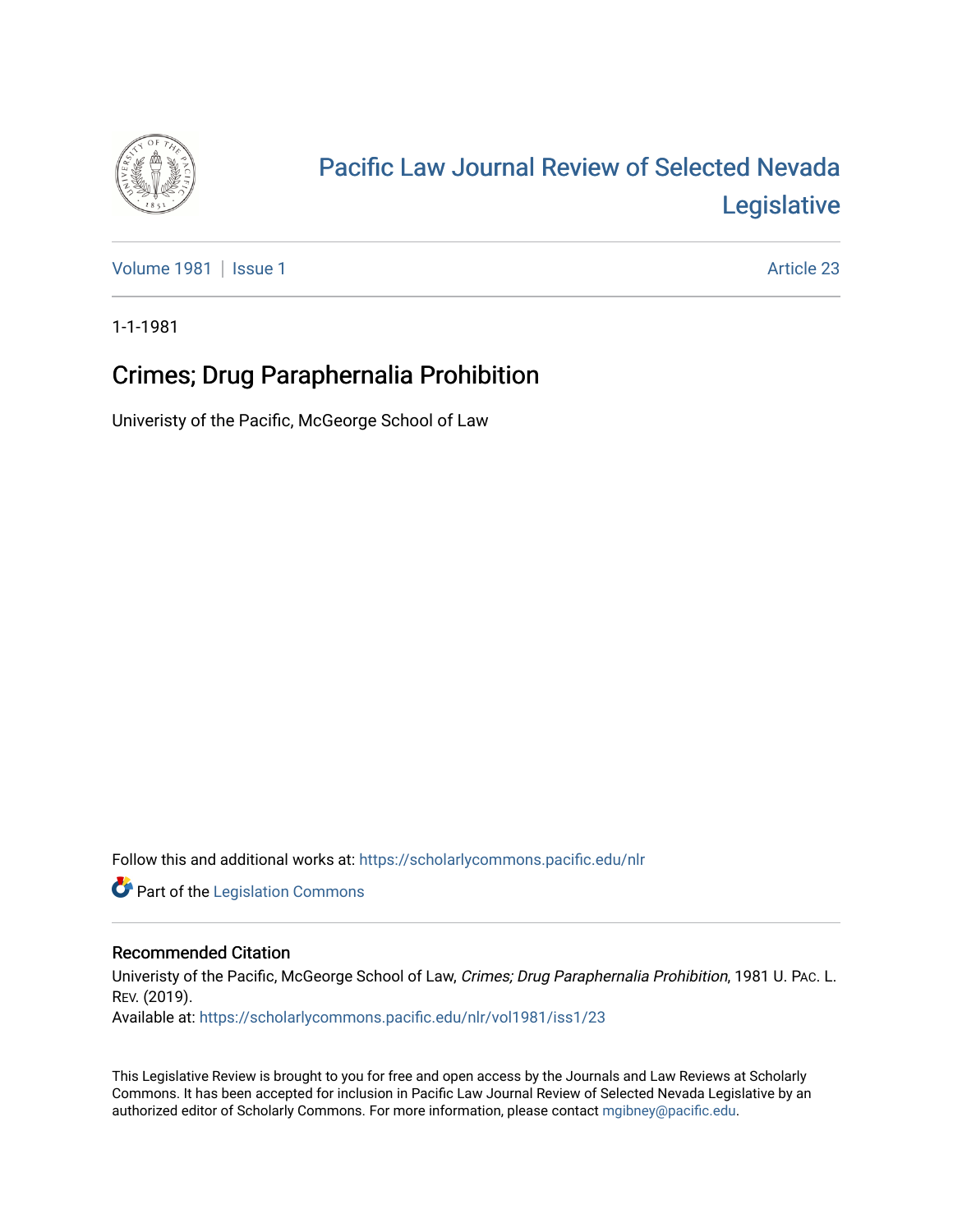### Crimes

### Crimes; drug paraphernalia prohibition

N.R.S. §453.— (new); 453.301 (amended). AB 148 (Stewart); STATS 1981, Ch 216 *(Effective May 13, 1981)* 

Chapter 216 defines drug paraphernalia<sup>1</sup> and prohibits the use, advertisement, sale, delivery, or manufacture of any item determined to be drug paraphernalia.<sup>2</sup> Chapter 216 also establishes specific penalties for each of these offenses<sup>3</sup> and provides that any item used unlawfully will be subject to forfeiture.<sup>4</sup>

Under Chapter 216, the definition of drug paraphernalia includes all equipment and material used to grow, convert, manufacture, test, package, conceal, or introduce into the human body any controlled substance.<sup>5</sup> Chapter 216 enumerates certain items that fall under the definition of drug paraphernalia including, but not limited to, kits for preparing or increasing the potency of controlled substances;<sup>6</sup> items for testing, weighing, or diluting controlled substances;<sup>7</sup> items for holding, concealing, or storing controlled substances;<sup>8</sup> or items for ingesting, inhaling, or inducing controlled substances into the human body.<sup>9</sup> In determining whether an item is drug paraphernalia, Chapter 216 allows a court to consider all the circumstances surrounding the object<sup>10</sup> including, but not limited to, (1) any statements or prior drug related convictions of the owner or person in control of the object,  $11$  (2) the existence of any controlled substance or residue on or in the proximity of the object,  $^{12}$  (3) direct or circumstantial evidence of the intent of the owner or person in control of the object to deliver the object knowing that it will be used with a controlled substance,  $^{13}$  (4) national and local adver-

7. */d.* §453.- 4, *5,* 6.

8. */d.* §453.- 7, 8, 9, 10.

- 10. *See id.* §453.-
- 11. *Id.* §453.— 1, 2.
- 12. *Id.* §453.— 4. 13.  $Id.$  §453. - 6.

*Selected 1981 Nevada Legislation* 

<sup>1.</sup> N.R.S. §453. - (definition of drug paraphernalia).

<sup>2.</sup> *See generally id.* §453.-

<sup>3.</sup> *See id.* §§453.—, 453.—, 453.—, 453.—,

<sup>4.</sup> */d.* §453.301 6.

<sup>5.</sup> See id. §§453.-, 453.041 (definition of controlled substance).

<sup>6.</sup> */d.* §453.- I, 2, 3.

<sup>9.</sup> *Id.* §453.- 11 (bongs, roach clips, pipes, cocaine spoons and chillums).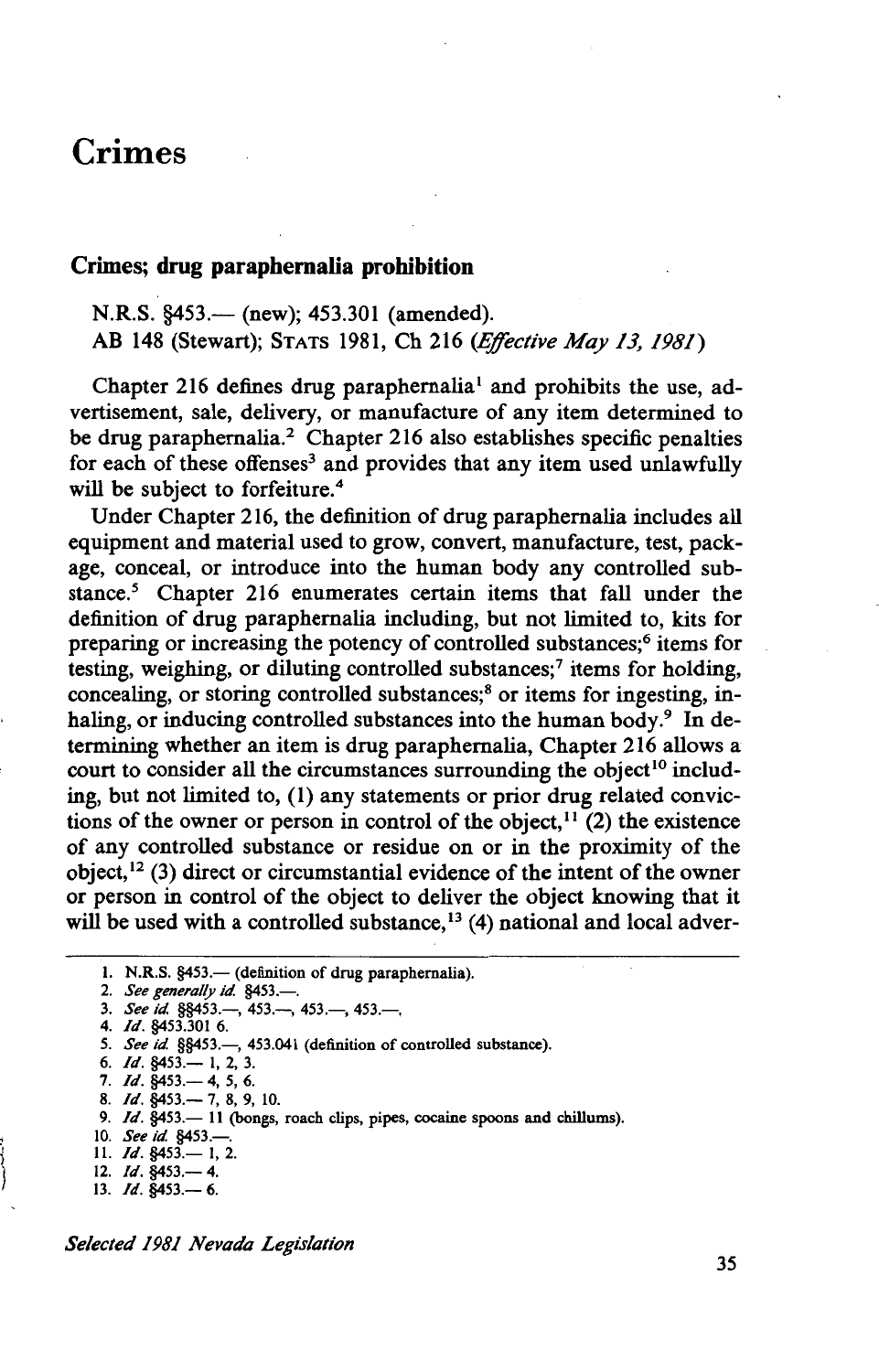tising and display modes of the object,<sup>14</sup> (5) the instruction or descriptive material accompanying the object,<sup>15</sup> and (6) the testimony of experts on the normal use of the object. 16 Chapter 216 *does not* require that an owner intend to use the item in an illegal manner in determining whether the item is drug paraphernalia.<sup>17</sup>

Chapter 216 also imposes certain penalties for the use, possession, manufacture, sale, delivery, or advertisement of drug paraphernalia. 18 Under Chapter 216, it is a misdemeanor to use or possess with intent to use any item for growing, manufacturing, or introducing into the human body any controlled substance.<sup>19</sup> In addition, Chapter 216 subjects any person who sells, delivers, or manufactures any drug paraphernalia and knows or should know that it will be used for drug related<sup>20</sup> purposes to a prison term of one to six years, or a fine of up to  $$5,000$ , or both.<sup>21</sup> A stricter penalty is imposed when an adult eighteen years of age or older sells an implement to a person under eighteen years of age who is at least three years younger than the adult.<sup>22</sup> This offense carries a mandatory prison term of one to ten years and a possible fine of up to  $$10,000<sup>23</sup>$  Finally, it is a misdemeanor to print an advertisement of any object for the purpose of promoting the sale of items intended for use as drug paraphernalia. 24 Chapter 216 authorizes a city or district attorney to seek to enjoin the sale or manufacture of drug articles<sup>25</sup> and provides that all items used in violation of any stated provision will be subject to forfeiture.<sup>26</sup>

Traditionally, statutes prohibiting drug paraphernalia materials have been challenged on grounds of vagueness under the due process clauses of the fifth and fourteenth amendments of the United States Constitution.<sup>27</sup> The challenges have been based on failure to provide a person with fair notice or warning of the prohibited use of the paraphernalia<sup>28</sup>

21. *Id.* 

22. *Id.* §453.-23. *Id.* 

24. *Id.* §453.— 25. *Id.* §453.-

26. *Id.* §453.301 6.

27. *See* Geiger v. Evans, 618 F.2d 26, 28 (8th Cir. 1980); 12 PAC. L.J., REVIEW OF SELECTED 1980 CALIFORNIA LEGISLATION 322, 324 (1981).

28. *See* 12 PAC. L.J., REVIEW OF SELECTED 1980 CALIFORNIA LEGISLATION 322, 324 (1981).

*Pacific Law Journal* 

<sup>14.</sup> *Id.* §453.— 9, 10

<sup>15.</sup> *Id.* §453.— 7, 8.

<sup>16.</sup> *Id.* §453.— 12.

<sup>17.</sup> *Id.* §453.-

<sup>18.</sup> *See id.* §§453.---, 453.---, 453.---, 453.--

<sup>19.</sup> *See id.* §453.- *Accord*, Johnson v. United States, 255 A.2d 494, 496 (D.C. 1969) (illegal intent inferred from mere possession).

<sup>20.</sup> See generally N.R.S. §453.- (includes planting, cultivating, harvesting, manufacturing testing, packing, storing, and ingesting).